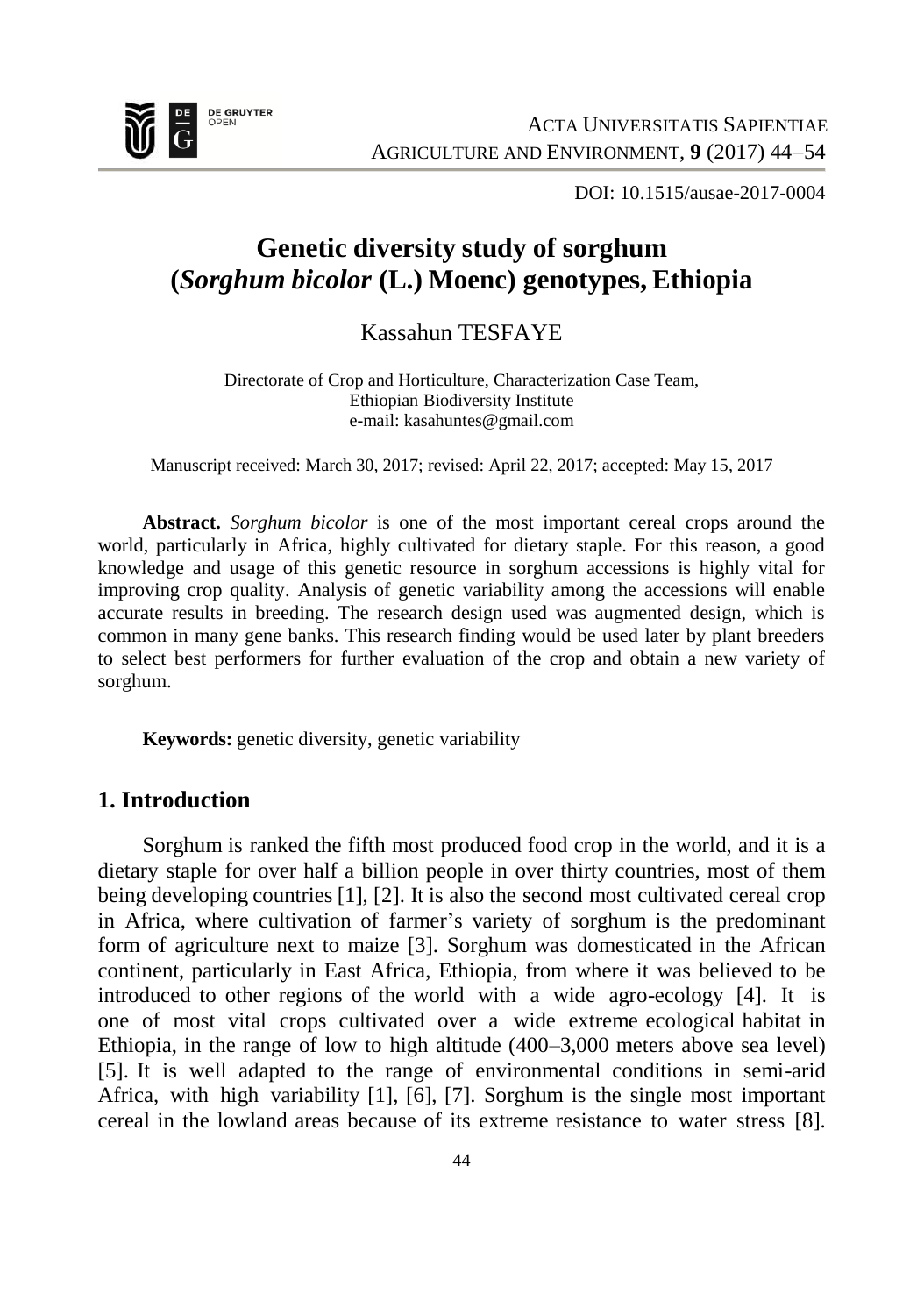Sorghum bicolor contains both cultivated and wild relative races, and it provides a substantial amount of genetic diversity for traits of agronomic importance so as to develop the crop's different variety of interest for plant breeders [9].

Ethiopia is known to be one of the Vavilovian centres of origin, or diversity for many cultivated and wild species of crops, including sorghum [10], [11]. Sorghum is one of the cereal crops for which Ethiopia has been credited as being a centre of origin and/or diversity [10], [12]. In the high altitude areas, the landrace sorghum germplasm has often been the only well-adapted material that is easily accessible for use. There is a higher probability of genetic material exchange to occur between the wild (*Sorghum bicolor subsp. arundinaceum*) and the cultivated sorghum since both types mostly grow in sympathy with the wild and weedy relatives in most sorghum-growing parts of Ethiopia, mainly in the south-eastern and south-western part of the country [1]. A greater extent of genetic diversity existed within a species, often used as a measure of its ability to adapt to its new environment. Hence, biodiversity is like a wealth for coping with environmental fluctuations. Sorghum has one of the largest crop germplasm collections, consisting of more than  $42,000$  accessions worldwide [13], [14]. The largest diversity of the crop germplasm provides greater opportunities for improvement regarding its environmental adaptability and acquiring better agronomic traits from the crop species. Identifying and selecting the best varieties meeting specific local food and industrial requirements from this great biodiversity is of high importance for the food security assurance of any given country [14].

Having a good knowledge of the genetic diversity of a crop often enables the plant geneticist to select the desirable family for the breeding programme and gene introgression from distantly related germplasm. The more variable genotypes or accessions can be crossed to produce better varieties that can tolerate a range of environmental changes to abiotic and biotic stresses. Therefore, a better understanding of the genetic diversity in sorghum crop species will definitely facilitate the further improvement of this cereal crop concerning its genetic architecture [15].

Genetic diversity in the crop species is one of the precious gifts of nature to us, and it arises due to geographical isolation or genetic boundary to gene flow. Phenotypic traits are conventional tools to analyse the genetic diversity since studies of this type generally do not require complicated equipment and methodology. They are very simple and easy to score. These simple observable morphological characters are the useful tools for primary genetic diversity study as they provide a quick and useful approach for assessing the range of diversity in the crop species. Over the years, a number of studies have dealt with estimating genetic diversity in cultivated sorghum using morphological traits [16–22].

The use of phenotypic characters is the most advisable method most often used to estimate relationships between genotypes. The genetic variability of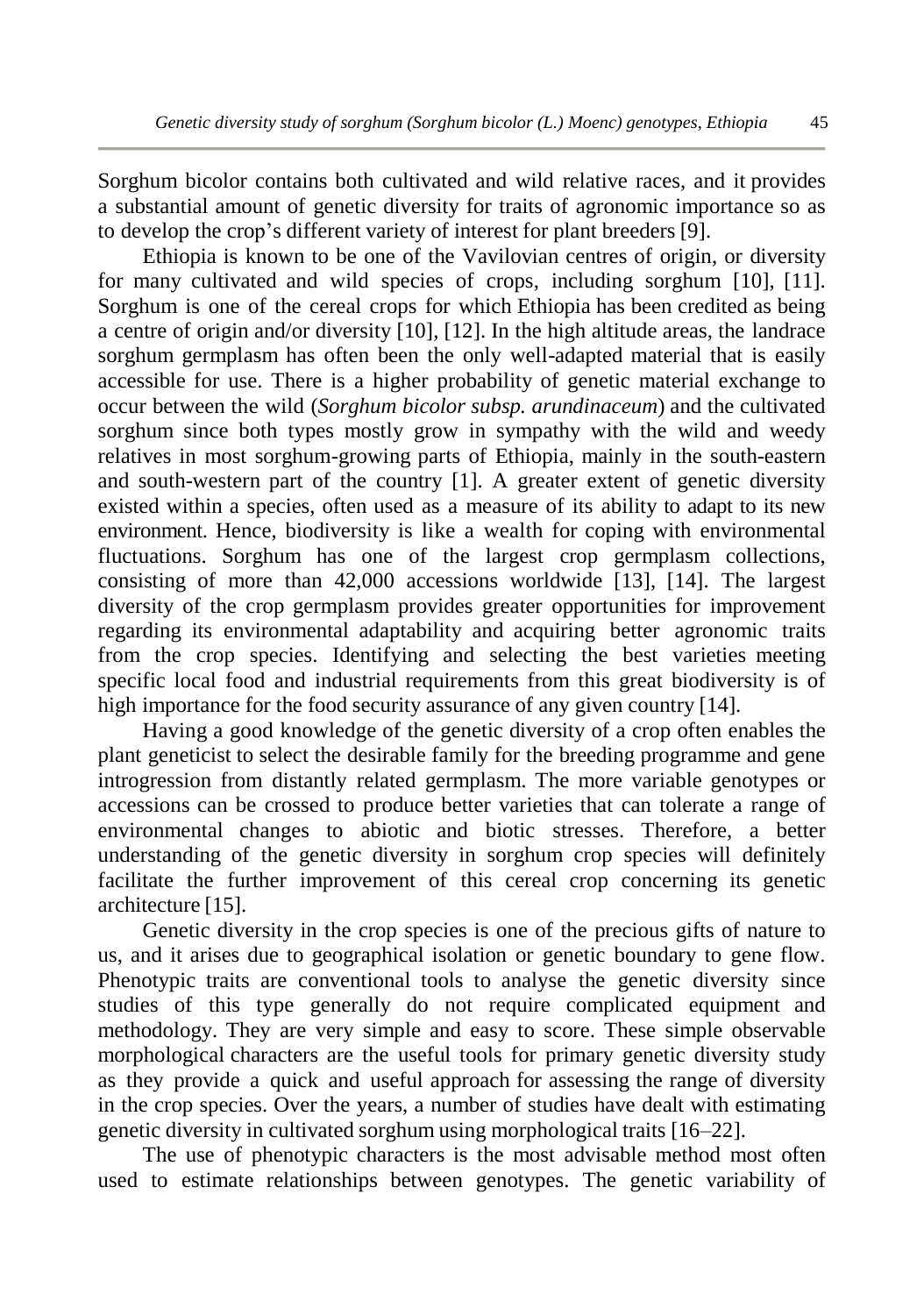cultivated crops and their wild relatives together form a potential and continued source for breeding new and better crop varieties. A better understanding of the genetic diversity in sorghum would greatly contribute to crop improvement with a view to food quality and other important agronomic traits. Therefore, there is a need to evaluate the available accessions for genetic diversity and identify the best accessions according to their performance.

There are around 11,353 sorghum accessions collected and conserved in Ethiopian Biodiversity Institute gene bank, of which 8,913 accessions were characterized by plant breeders and other researchers, and further 2,440 sorghum accessions are yet to be screened for their potentially useful characters. For this reason, the main objective of this research was to determine the range of variation among sorghum accessions in general and to classify them into clusters based on their similarity features regarding the traits under study (quantitative characters) and also to generate data on their performance for plant breeders for further evaluation of the crop in particular.

## **2. Materials and methods**

The study on sorghum was conducted in Oromia Regional State, Arsi Zone, Arsi Negale Research sub-centre in the summer of 2014/15, during the main cropping season. This region is located in the Western Oromia Regional State, with an altitude of 1,960 meters above sea level and 7°20'N latitude and 38°09'E longitude. 117 Sorghum accessions and two standard checks (Geremew and Baji), which were obtained from Melkasa Agricultural Research Centre (MARC), were used for yield and drought resistance traits comparison for the research, respectively. The research design used was augmented design with no replication among the sorghum accessions, except for the two standard checks replicated in every block due to insufficient seed availability. The sorghum genotypes were planted in two rows with a spacing of  $75 \text{ cm} \times 30 \text{ cm}$  between and within rows respectively, with a row length of 5m. DAP, Urea, and other management practices were applied as per recommended for the site.

Morphological data was recorded with the help of the International Plant Genetic Resources Institute (IPGRI), nowadays known as "Bioversity International", based in Italy, Rome. The characterization descriptor list for sorghum (E and F, 1993) was used by randomly selecting and tagging 20 individual plants for diversity study research from each accession. For each selected plant, the quantitative trait to be studied in the accession was coded as Basal tiller (BT), Nodal tiller (NT), Leaf number at maturity (LN), Plant height (PH) in cm, Panicle length (PL) in cm, Panicle width (PW) in cm, thousand grain weight (GY) in gm, Days to 50% flowering (DF), and Days to 50% maturity (DM). The collected data were calculated by statistical analysis of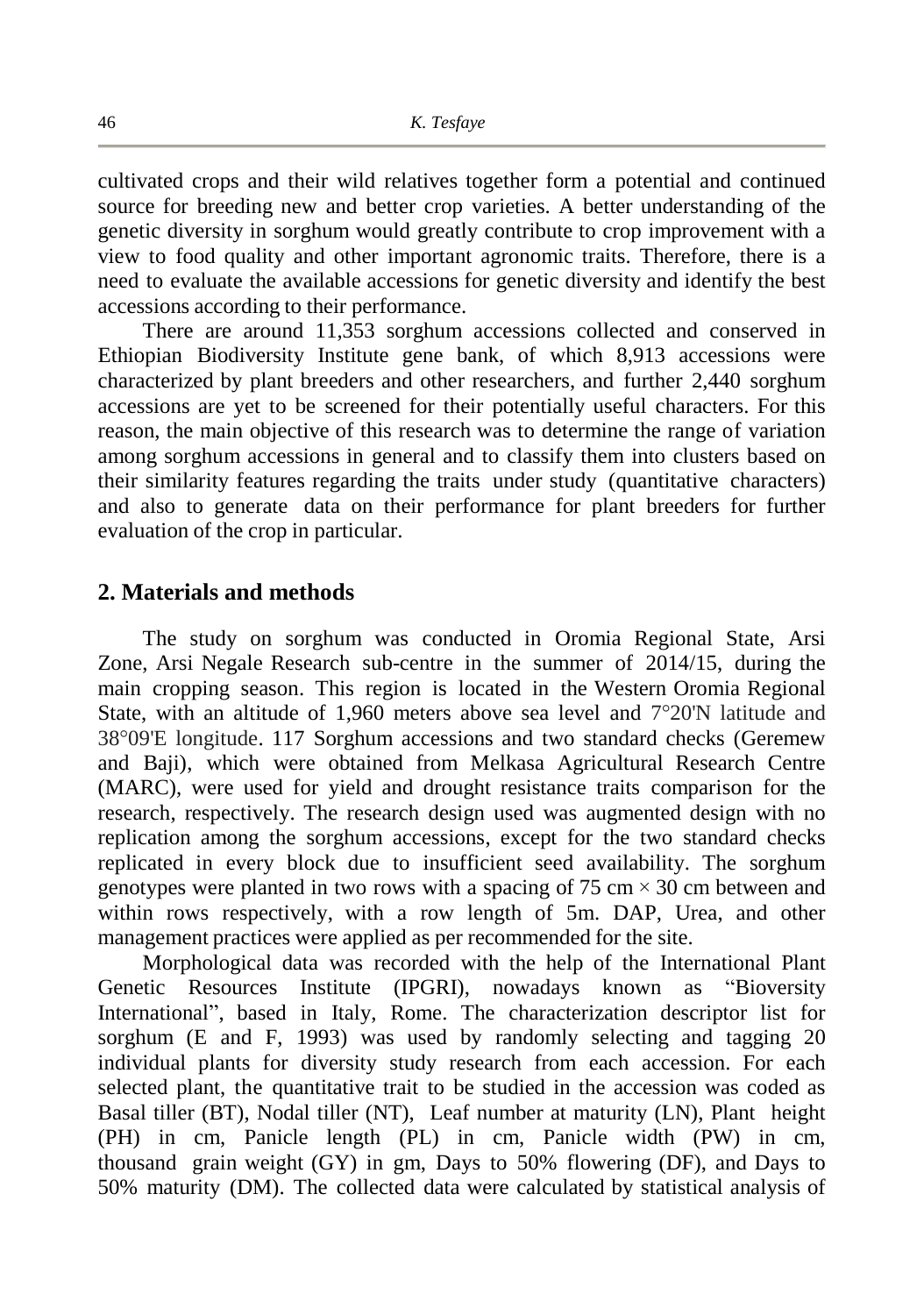variance using MINITAB (version 13.0) and SAS (9.2). Variances and coefficient variation were calculated as per formula, as it was suggested [23].

| No                       | Acc.<br>Number | No | Acc.<br>Number | No | Acc.<br>Number | N <sub>o</sub> | Acc.<br>Number | N <sub>o</sub> | Acc. Number   |
|--------------------------|----------------|----|----------------|----|----------------|----------------|----------------|----------------|---------------|
| 1                        | 9125           | 28 | 219976         | 55 | 233816         | 82             | 237778         | 109            | 241689        |
| $\overline{2}$           | 9161           | 29 | 219982         | 56 | 233819         | 83             | 237784         | 110            | 241690        |
| 3                        | 9630           | 30 | 223513         | 57 | 233820         | 84             | 238379         | 111            | 241692        |
| $\overline{\mathcal{L}}$ | 15817          | 31 | 223533         | 58 | 233821         | 85             | 238382         | 112            | 242029        |
| 5                        | 15821          | 32 | 223581         | 59 | 233822         | 86             | 238384         | 113            | 242030        |
| 6                        | 70940          | 33 | 226053         | 60 | 233830         | 87             | 238385         | 114            | 242034        |
| $\overline{7}$           | 71806          | 34 | 227098         | 61 | 233832         | 88             | 238387         | 115            | 242035        |
| 8                        | 71889          | 35 | 227202         | 62 | 233835         | 89             | 238388         | 116            | 242038        |
| 9                        | 73657          | 36 | 227203         | 63 | 233836         | 90             | 238392         | 117            | 69057         |
| 10                       | 74788          | 37 | 227205         | 64 | 233837         | 91             | 238407         | 118            | Germew (ck 1) |
| 11                       | 73957          | 38 | 227206         | 65 | 234056         | 92             | 238410         | 119            | Baji (ck2)    |
| 12                       | 200117         | 39 | 227208         | 66 | 234057         | 93             | 238438         |                |               |
| 13                       | 200646         | 40 | 227213         | 67 | 234067         | 94             | 238453         |                |               |
| 14                       | 200774         | 41 | 228091         | 68 | 234081         | 95             | 241197         |                |               |
| 15                       | 201444         | 42 | 228111         | 69 | 235468         | 96             | 241199         |                |               |
| 16                       | 201768         | 43 | 228544         | 70 | 235476         | 97             | 241218         |                |               |
| 17                       | 201817         | 44 | 228548         | 71 | 235597         | 98             | 241221         |                |               |
| 18                       | 201923         | 45 | 228741         | 72 | 235615         | 99             | 241235         |                |               |
| 19                       | 201936         | 46 | 228743         | 73 | 235624         | 100            | 241237         |                |               |
| 20                       | 201956         | 47 | 231201         | 74 | 235626         | 101            | 241240         |                |               |
| 21                       | 206944         | 48 | 233686         | 75 | 236728         | 102            | 241245         |                |               |
| 22                       | 206950         | 49 | 233689         | 76 | 237033         | 103            | 241246         |                |               |
| 23                       | 216827         | 50 | 233693         | 77 | 237037         | 104            | 241247         |                |               |
| 24                       | 217694         | 51 | 23699          | 78 | 237278         | 105            | 241248         |                |               |
| 25                       | 217697         | 52 | 233700         | 79 | 237281         | 106            | 241251         |                |               |
| 26                       | 217698         | 53 | 23707          | 80 | 237769         | 107            | 241273         |                |               |
| 27                       | 219974         | 54 | 233808         | 81 | 237771         | 108            | 241275         |                |               |

Table 1. List of the sorghum accessions and the two standard checks used for the study, obtained from the Ethiopian Biodiversity Institute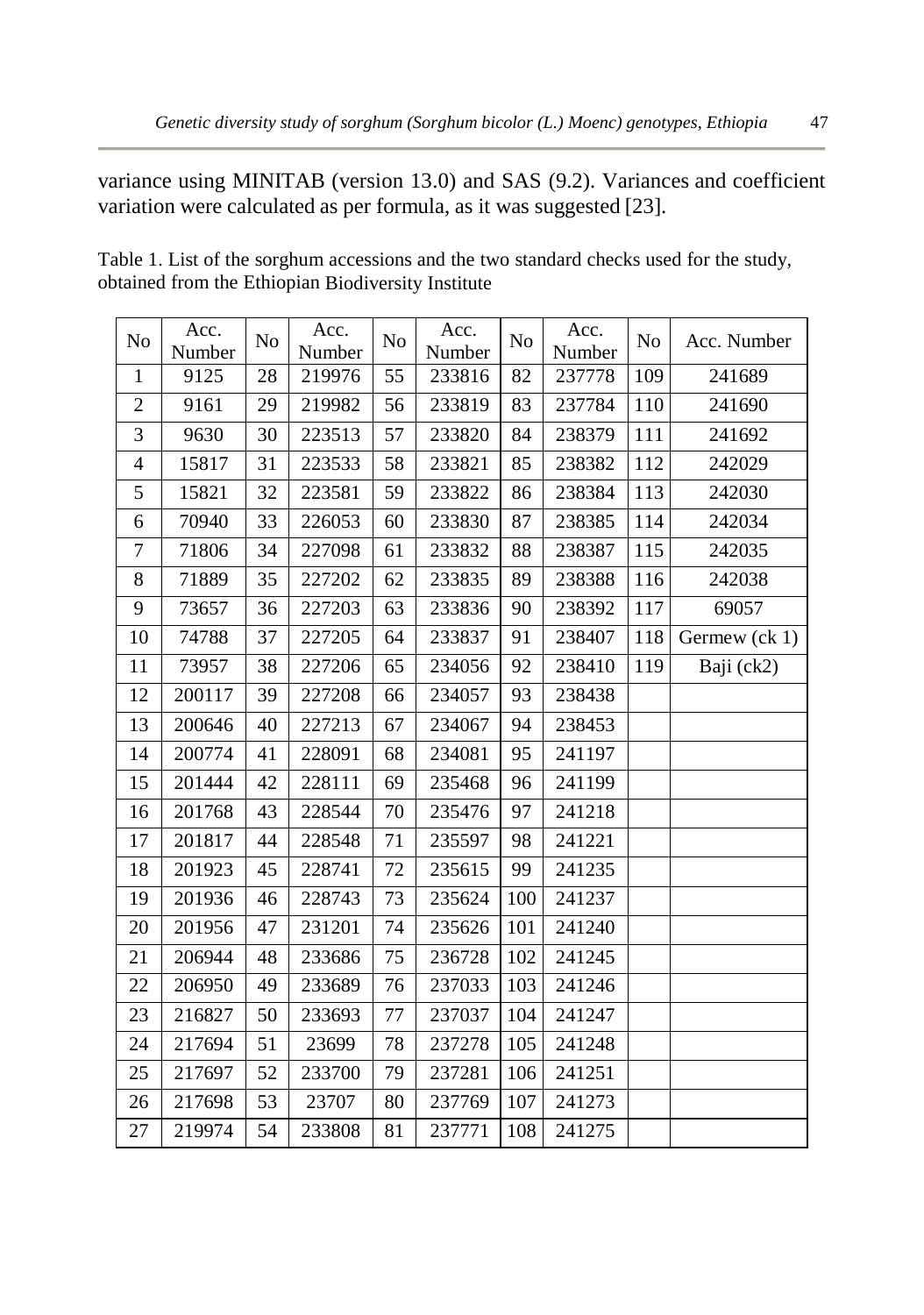## **3. Results and discussions**

#### *3.1 Analysis of variance*

The analysis of variances (ANOVA) table revealed that there is diversity among the accessions of sorghum for all characters studied; in other words, there were significant differences (p < 0.05), as it was indicated in *Table 2*.

| Twore my the means separate of the restricts solghight avevelocity for the mine epochtically |  |  |
|----------------------------------------------------------------------------------------------|--|--|
| characters                                                                                   |  |  |
|                                                                                              |  |  |
|                                                                                              |  |  |

Table 2. The mean square of the tested sorghum accessions for the nine quantitative

| Source of         | Degree of<br>freedom | Mean squares |       |             |           |             |           |           |        |        |
|-------------------|----------------------|--------------|-------|-------------|-----------|-------------|-----------|-----------|--------|--------|
| variation         |                      | <b>BT</b>    | NT    | LN          | <b>PH</b> | PL          | <b>PW</b> | <b>GY</b> | DF     | DM     |
| Between<br>Groups | 7                    | 0.674        |       | 1.462 30.27 |           | 5.14 130.76 | 9.29      | 110.30    | 157.41 | 200.36 |
| Within<br>Groups  | 111                  | 0.25         | 0.773 | 4.19        | 3.41      | 42.42       | 4.53      | 98.36     | 33.48  | 64.44  |
| Mean              |                      | 0.26         | 0.77  | 9.21        | 2.67      | 24.69       | 6.88      | 23.41     | 102.7  | 71.06  |
| <b>SE</b>         |                      | 0.48         | 0.08  | 0.22        | 0.17      | 0.63        | 0.20      | 0.56      | 0.99   | 0.78   |

#### *3.2 Mean and range values*

The mean values of the genotypes indicated that there are some genotypes performing better than the two standard checks, "Geremew and Baji", for some of the traits studied. Only one genotype matured earlier than the two standard checks, which was ACC No 238453 (51 days), while some others matured at the same time as the two standard checks, e.g. ACC No 9161 (54 days) and ACC no 9630 (54 days), ACC No 237769 (59 days), ACC No 234056 (59 days), and ACC No 241275 (59 days), whereas the two checks matured after 54 days (Geremew) and 59 days (Baji) respectively.

Generally, a considerable mean range value was observed for all the traits (*Fig. 1*). Mean ranges of 0 to 2.5, 0 to 3.1, 4.75 to 14.66, 1.45 to 4, 11.34 to 45.6, 4.3 to 10.3, 12 to 36.4, 79 to 131, and 51 to 88 were recorded for BT, NT, LN, PH, PL, PW, GY, DF, and DM, respectively, which clearly shows genetic diversity in the sorghum accession for the studied traits.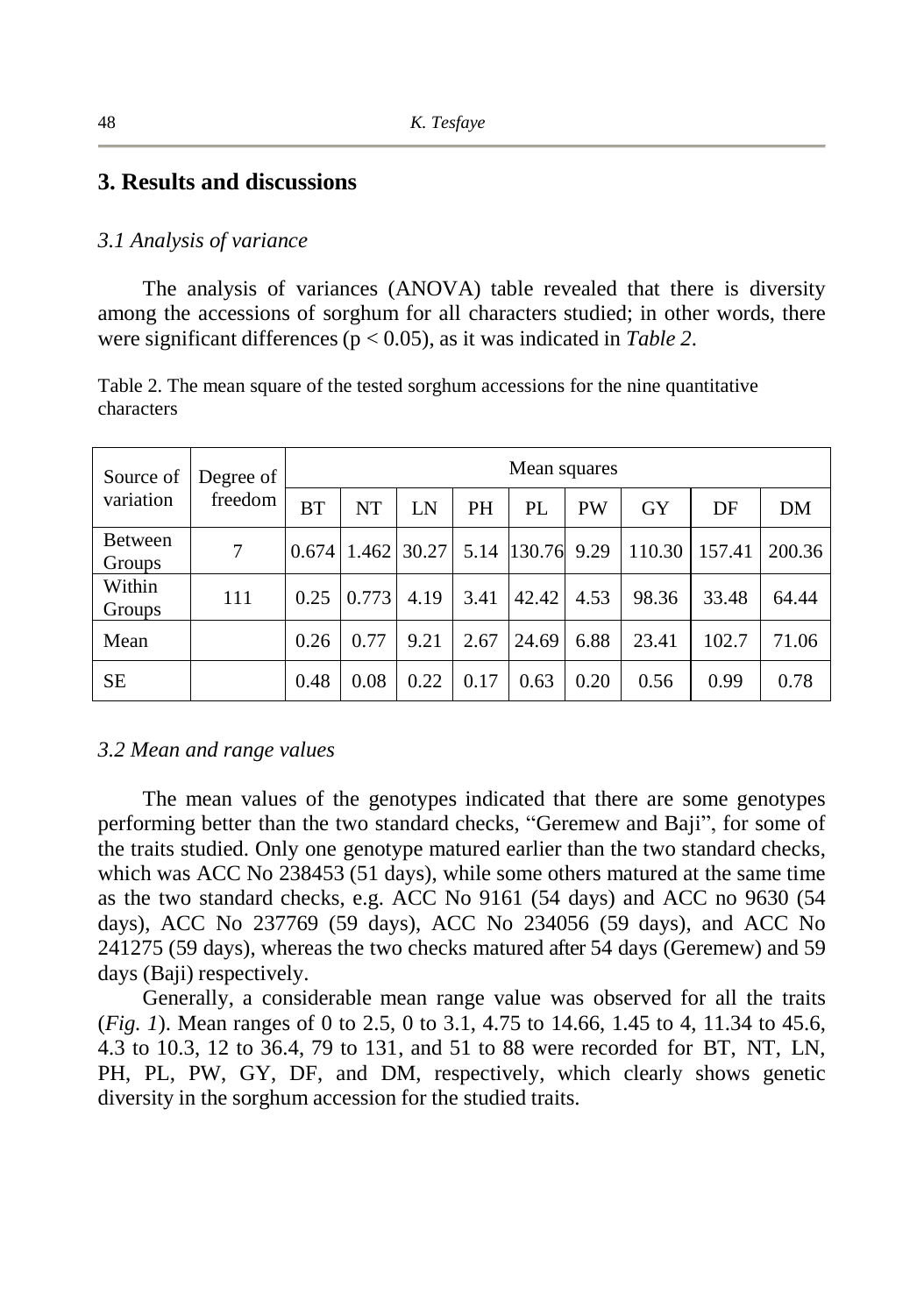

Figure 1. Minimum and maximum values of nine quantitative traits of 119 Sorghum genotypes

# *3.3 Phenotypic and genotypic coefficients of variation*

Low PCV and GCV values were calculated for the traits considered according to [23]. This showed that there is no wide variation among genotypes for the traits considered, except for thousand grain yields (GY) and panicle length (PL), as it was illustrated in the bar graph (*Fig. 2*).



Figure 2. Phenotypic and genotypic coefficient of variation of all characters considered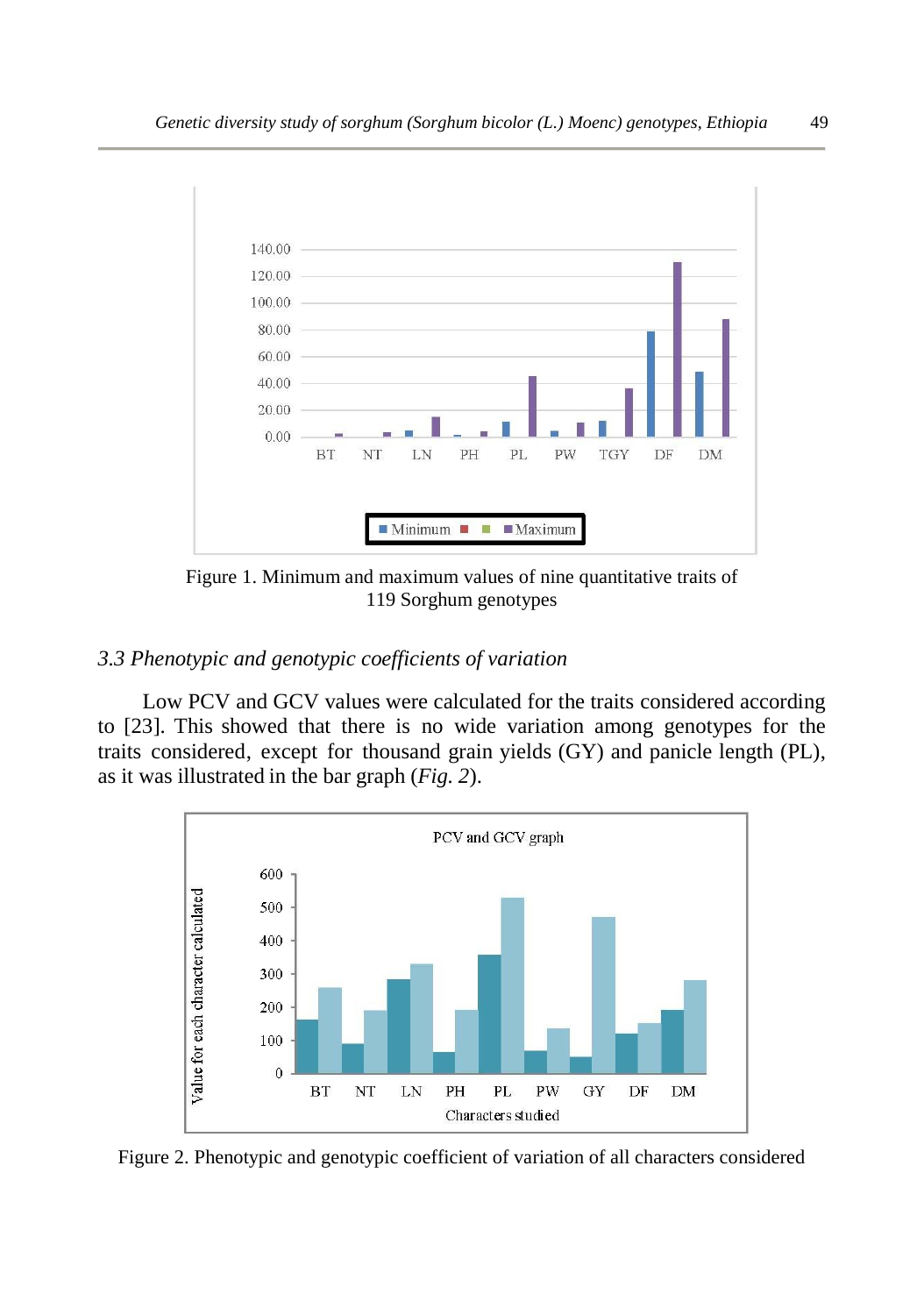#### *3.4 Principal component analysis*

Principal component analysis was performed in order to reduce a large set of phenotypic traits to a more meaningful smaller set of traits and to know which trait is contributing to maximum variability, because genetic improvement depends on the magnitude of genetic variation. The first four principal components (PCs), with eigenvalues greater than 1, explained about 71.9% of the total variation among accessions for all traits, as it was given in *Table 4*. The first principal component (PC1) obtained was 26.9% of total variance and had high contributing factor loading from LN and PH, which were the most important contributing traits for the relative magnitudes of eigenvectors for the first principal component, while the second principal component (PC2) had high contributing factor loading from PL, GY, and DF, which was 18.9%; thirdly, it had a high contributing factor loading from BT and NT for the third principal component (14.6%), and, finally, it had a high contributing factor loading from PW and DM for the fourth principal component (11.6%).

| <b>Traits</b>                 | <b>Eigenvectors</b> |                 |                 |          |                 |                 |          |          |                 |
|-------------------------------|---------------------|-----------------|-----------------|----------|-----------------|-----------------|----------|----------|-----------------|
|                               | PC1                 | PC <sub>2</sub> | PC <sub>3</sub> | PC4      | PC <sub>5</sub> | PC <sub>6</sub> | PC7      | PC8      | PC <sub>9</sub> |
| <b>BT</b>                     | 0.214               | 0.416           | $-0.491$        | $-0.134$ | $-0.297$        | $-0.139$        | 0.199    | $-0.610$ | $-0.042$        |
| NT                            | $-0.041$            | 0.405           | $-0.630$        | 0.036    | 0.172           | 0.140           | $-0.078$ | 0.614    | 0.064           |
| LN                            | $-0.589$            | 0.147           | 0.010           | 0.181    | 0.080           | 0.007           | 0.045    | $-0.231$ | 0.773           |
| <b>PH</b>                     | $-0.527$            | 0.016           | $-0.123$        | 0.398    | 0.252           | 0.099           | 0.206    | $-0.197$ | $-0.627$        |
| PL                            | 0.244               | $-0.504$        | $-0.277$        | 0.270    | 0.005           | 0.083           | 0.688    | 0.093    | 0.220           |
| <b>PW</b>                     | $-0.0372$           | $-0.156$        | $-0.101$        | $-0.458$ | $-0.056$        | $-0.708$        | 0.241    | 0.218    | $-0.086$        |
| <b>GY</b>                     | $-0.026$            | 0.490           | 0.446           | $-0.273$ | $-0.018$        | 0.285           | 0.611    | 0.171    | $-0.042$        |
| DF                            | $-0.033$            | $-0.177$        | $-0.092$        | $-0.044$ | 0.829           | 0.356           | $-0.063$ | 0.154    | $-0.080$        |
| <b>DM</b>                     | 0.136               | 0.303           | 0.229           | 0.656    | 0.349           | $-0.485$        | 0.042    | 0.221    | $-0.007$        |
| <b>Eigenvalue</b>             | 2.4174              | 1.6985          | 1.3098          | 1.0468   | 0.8261          | 0.6778          | 0.4942   | 0.4133   | 0.1161          |
| % of total variance explained | 0.269               | 0.189           | 0.146           | 0.116    | 0.092           | 0.075           | 0.055    | 0.046    | 0.013           |
| % cumulative variance         |                     |                 |                 |          |                 |                 |          |          |                 |
| explained                     | 0.269               | 0.457           | 0.603           | 0.719    | 0.811           | 0.886           | 0.941    | 0.987    | 1.000           |

Table 3. Eigenvectors and eigenvalues of the nine principal components of the 119 sorghum accessions

The score plot of 119 accessions based on the first two principal components is presented in *Figure 3*. Accessions (arranged by their plot number) were distributed in different groups, which clearly showed genetic diversity among sorghum accessions.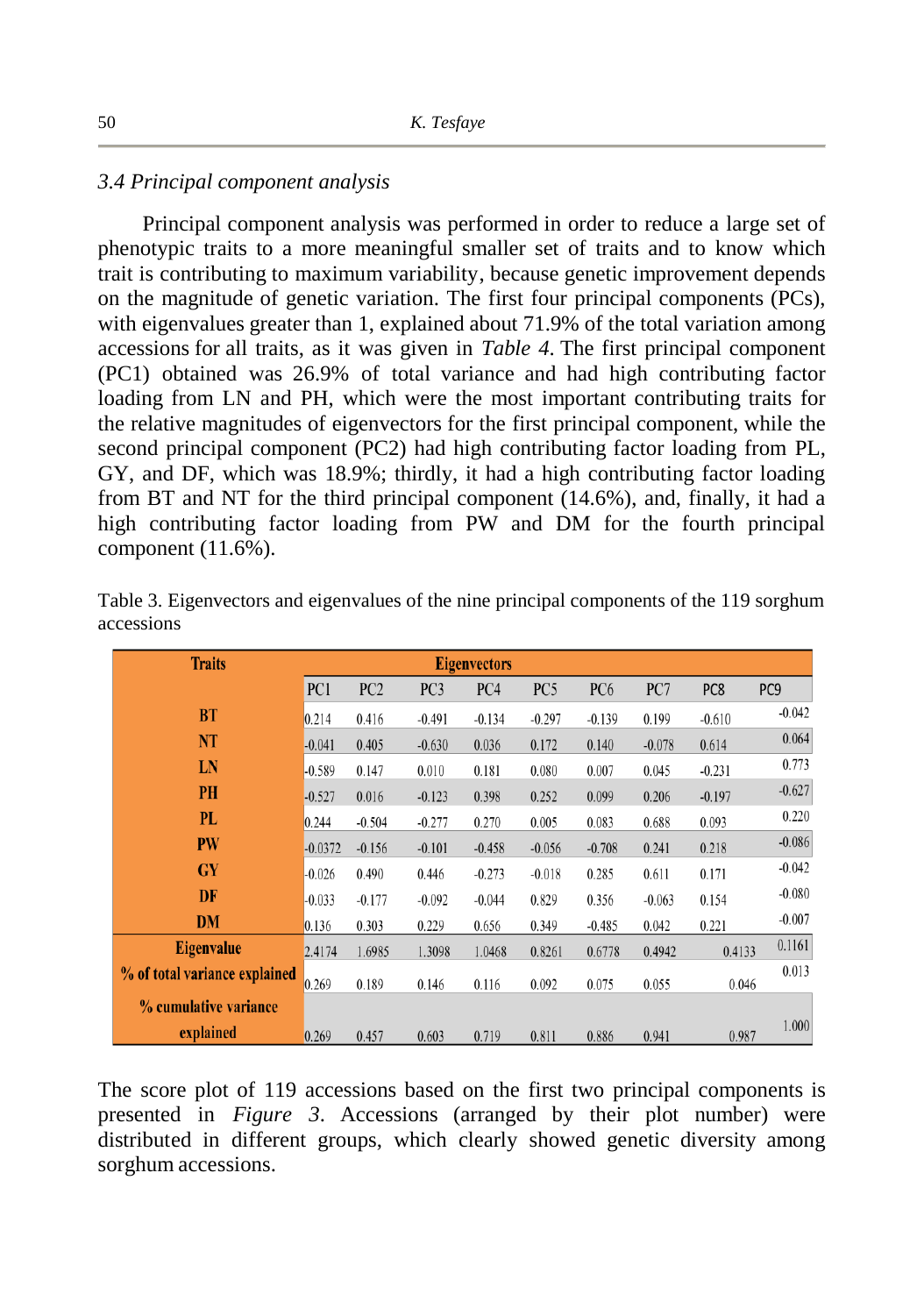

Figure 3. Distribution of sorghum accessions for the first two principal components (PC1 and PC2) based on nine quantitative traits given in their order of arrangement

## *3.5 Phenotypic and genotypic variation*

Low phenotypic and genotypic values were calculated for the traits considered, as it was explained in *Figure 4* [23]. This indicated that there is no wide variation among genotypes for the traits studied, except for TGY, PL, and DM, which showed variability among the sorghum accessions for the traits considered.



Figure 4. Genotypic and phenotypic variation bar graph of sorghum accessions considered for the nine quantitative traits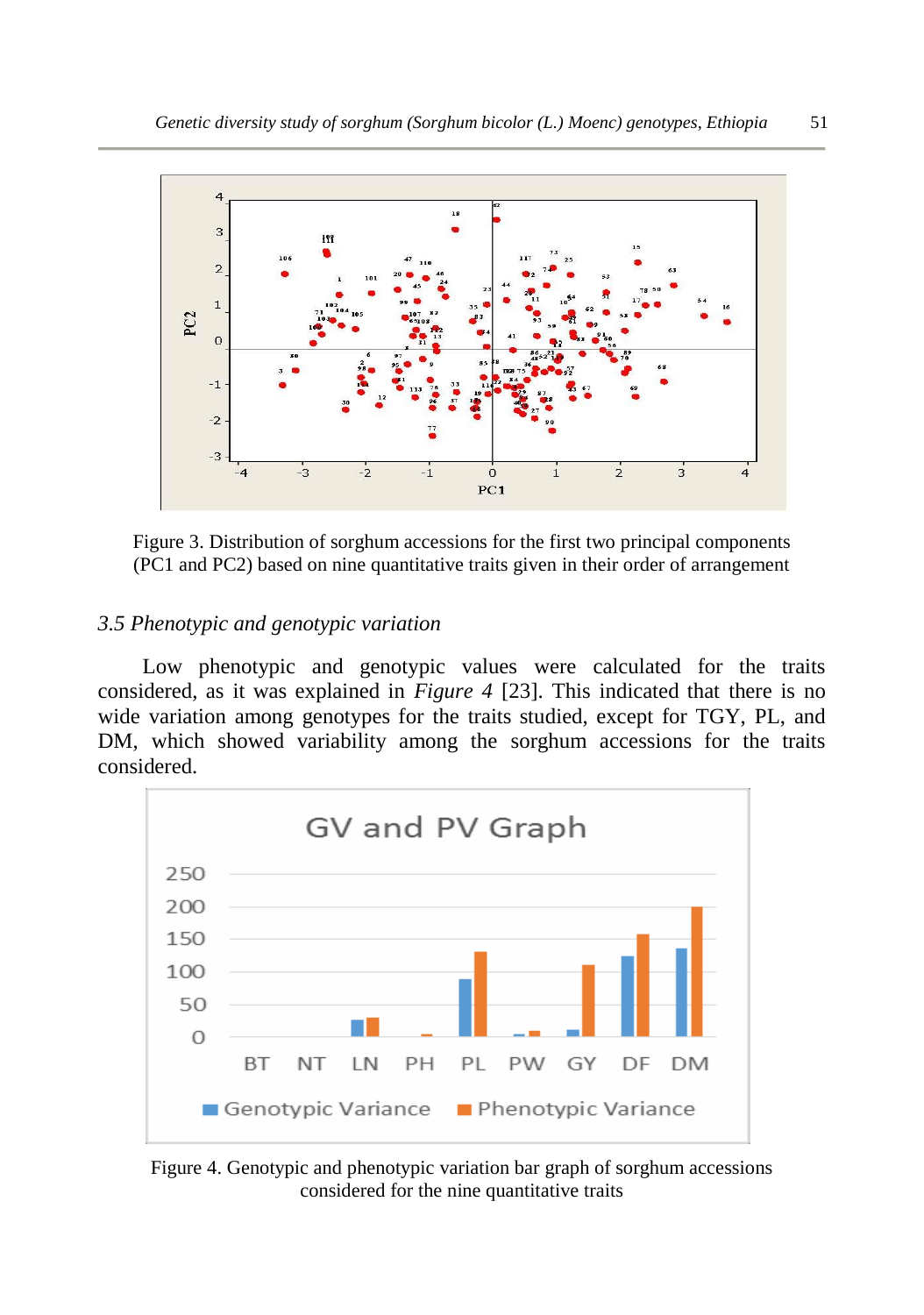#### *3.6 Cluster analysis*

Cluster analysis was performed on the Euclidean distance matrix utilizing Ward's linkage method, and the resulting dendrogram is given in *Figure 5*, using MINITAB software version 14. The 117 sorghum accessions along with the two standard checks formed 13 clusters at a 40.88% similarity level. The result of the hierarchical cluster analysis indicated that 119 sorghum accessions were grouped into thirteen different clusters with a range of accessions that are categorized because of their similar performance for the trait under study (i.e. 5, 51, 4, 15, 8, 9, 13, 7, and 3 accessions per cluster respectively) from cluster number 1 up to 9, while the rest of the cluster numbers, 10, 11, 12, and 13, have only one accession per cluster. The clustering pattern indicated the existence of a significant amount of variability among the sorghum species. The two standard checks used were grouped into cluster 8 along with five other sorghum genotypes that performed in a similar way for the studied quantitative characters. Cluster 7 and 12 have the largest distance between them (56), while cluster 3 and cluster 5 have the smallest distance (13.5).



Figure 5. Cluster analysis of 119 sorghum genotypes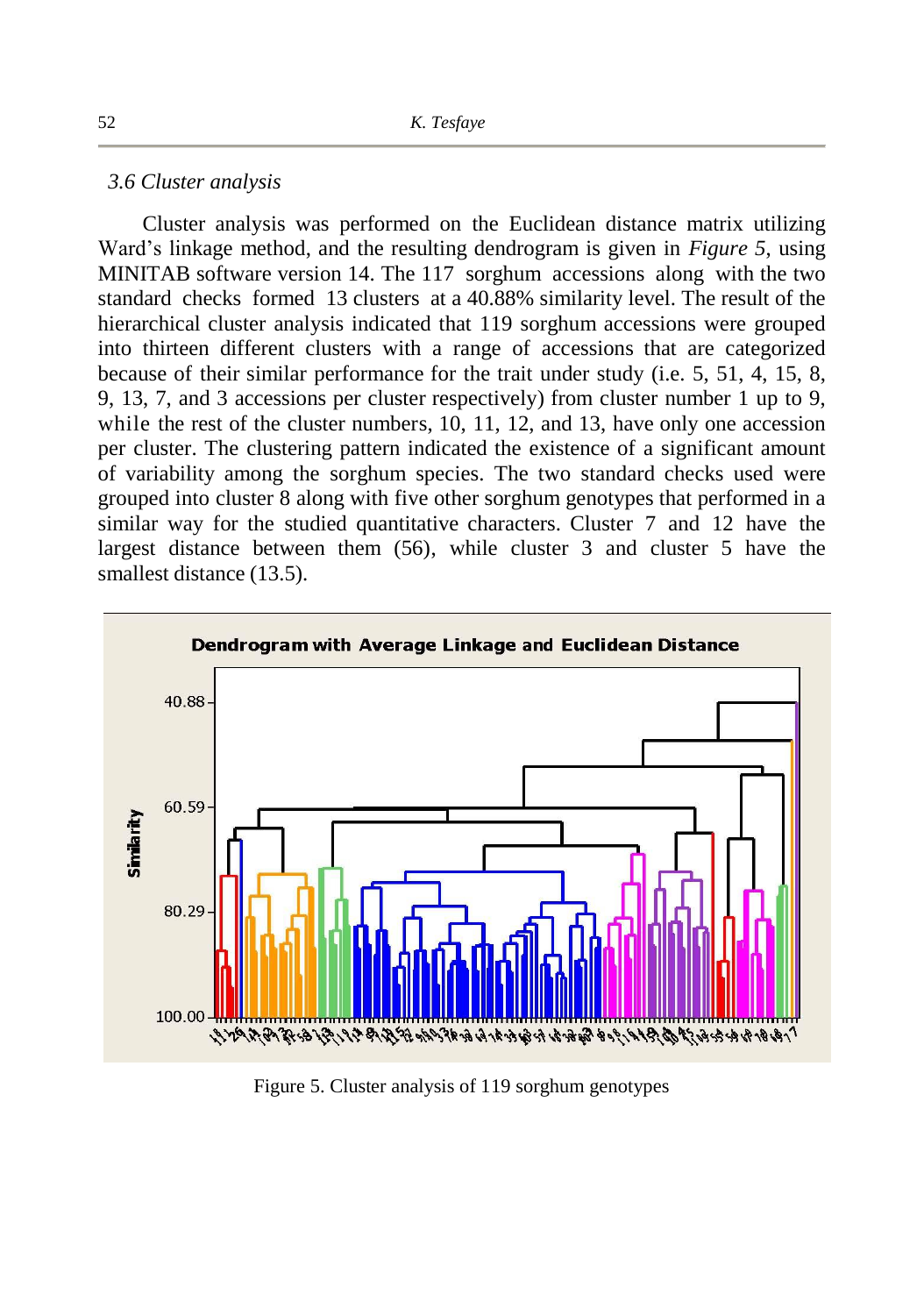## **4. Conclusions**

The diversity study of sorghum clearly indicates a diversity among the accessions. Landraces on a farm are acknowledged as the main source of genetic diversity for gene banks and breeding programmes, yet many studies have shown that genetic erosion is occurring on farmer varieties because of the utilization of high-yielding varieties. It has also been suggested, however, that only landraces which are not used for specific reasons are subjected to genetic erosion, while those which are (and have been for years) selected by farmers for certain desirable traits are likely to survive on a farm alongside improved varieties.

Based on all the parameters used to see if there was diversity among the sorghum accessions, the tested genotypes showed genetic variability for the traits considered. 119 genotypes are grouped into 13 cluster groups, which consists of 51 genotypes for the largest cluster and a single accession for four cluster groups (clusters 10, 11, 12, and 13), having different values of squared distance for each cluster group ranging from 13.5 to  $\overline{56}$ , which clearly shows that there exists a diversity of the sorghum genotypes.

## **Acknowledgements**

The author of the research would like to thank the Ethiopian Biodiversity Institute for their financial support to conduct this study.

## **References**

- [1] Doggett, H. (1988), Sorghum. *Tropical Agriculture Series*. 2nd ed. CTA, Wageningen, The Netherlands.
- [2] Rohrbach, D. D., Mtenga, K., Kiriwaggulu, J. A. B., Monyo, E. S., Mwaisela, F., Saadan, H. M. (2002), *Comparative study of three community seed supply strategies in Tanzania*. International Crops Research Institute for the Semi-Arid Tropics, Bulawayo, Zimbabwe.
- [3] Gerda, M. B., Christopher, D. V. (2007), Can GM sorghum impact Africa? *Trends in Biotechnology* 26(2), 64–69.
- [4] Li, R., Zhang, H., Zhou, X. et al. (2010), Genetic diversity in Chinese sorghum landraces revealed by chloroplast simple sequence repeats. *Genetic Resources and Crop Evolution* 57(1), 1–15.
- [5] Teshome, A., Patterson, D., Asfaw, Torrance, J. K., Arnason, J. T. (2007), Changes of Sorghum bicolor landrace diversity and farmers' selection criteria over space and time, Ethiopia. *Genet.Resour. Crop Evol.* 54, 1219–1233.
- [6] Teshome, A., Baum, B. R., Fahrig, L., Torrance, J. K., Arnason, T. J., Lambert, J. D. (1997), Sorghum [Sorghum bicolor (L.) Moench] landrace variation and classification in North Shewa and South Welo, Ethiopia. *Euphytica* 97, 255–263.
- [7] Rami, J. F., Dufour, P., Trouche, G., Fliedel, G., Mestres, C., Davries, F., Blanchard, P., Hamon, P. (1998), Quantitative trait loci for grain quality, productivity, morphological and agronomical traits in sorghum (Sorghum bicolar L. Moench). *Theories of Applied Genetics* 97, 605–616.